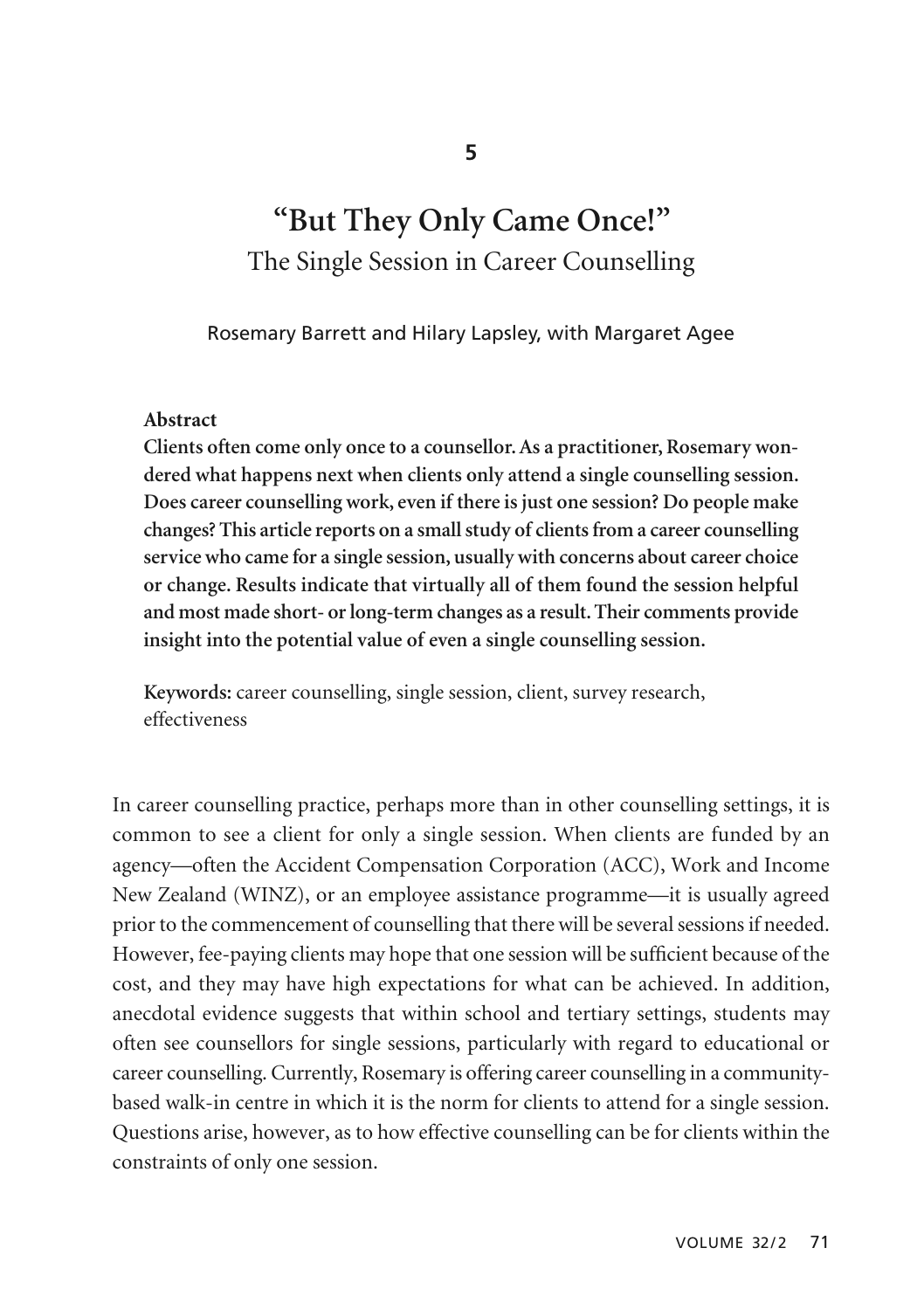#### **Literature review**

Relatively little methodologically sound research is available on the effectiveness of single-session therapy, whether it has been pre-planned or has been offered in contexts such as walk-in clinics (Stalker, Horton, & Cait, 2012). Furthermore, as Manthei (2006) observed, counsellors' perspectives have tended to dominate existing counselling research and relatively few studies have investigated client perspectives, as he has done (Manthei 2005, 2006, 2007a, 2007b). However, existing studies indicate that a single session of psychotherapy, for example, can be effective for some clients, despite the constraints of time (Bloom, 2001; Campbell, 1999). Miller and Slive (2004) found that after a single session of family therapy at a walk-in centre, 67% of clients experienced some improvement and 43% reported sufficient alleviation of their concerns. Results of ongoing research supported the finding that this single-session therapy could be effective for a substantial proportion of clients (Miller, 2008). For a different clientele, children with mental health problems, Perkins (2006) also found that a planned single-session approach was effective.

In her practice, Rosemary has found Talmon's (1990) book, *Single Session Therapy*, very encouraging. Talmon reviewed the literature and conducted his own investigation into the effectiveness of single sessions. While therapists often considered clients who made one visit to be "dropouts," Talmon found that 78% of the 200 clients he had seen had obtained the help they required and had made changes. Only 10% did not like the therapist or felt dissatisfied with the outcome of the session; for the others who had not made changes, there were practical reasons for not returning to therapy. As a result of his research, Talmon started to capitalise on the value of single sessions by using telephone contact before and after the session as part of the process. However, Talmon's work focuses on counselling and psychotherapy in an outpatient setting, not career counselling.

Consistent with the observation of Stalker et al. (2012), there seems to have been very little research into client experiences of single-session career counselling. A search through several social science and education databases revealed no studies in recent years on this theme, although guidance has been given in some textbooks (e.g., Ali & Graham, 1996) about facilitating a single career counselling session.

#### **The process of single-session career counselling**

Underpinning any investigation into its effectiveness is an understanding of the process of career counselling. Substantial ground is covered in the first session, which lasts for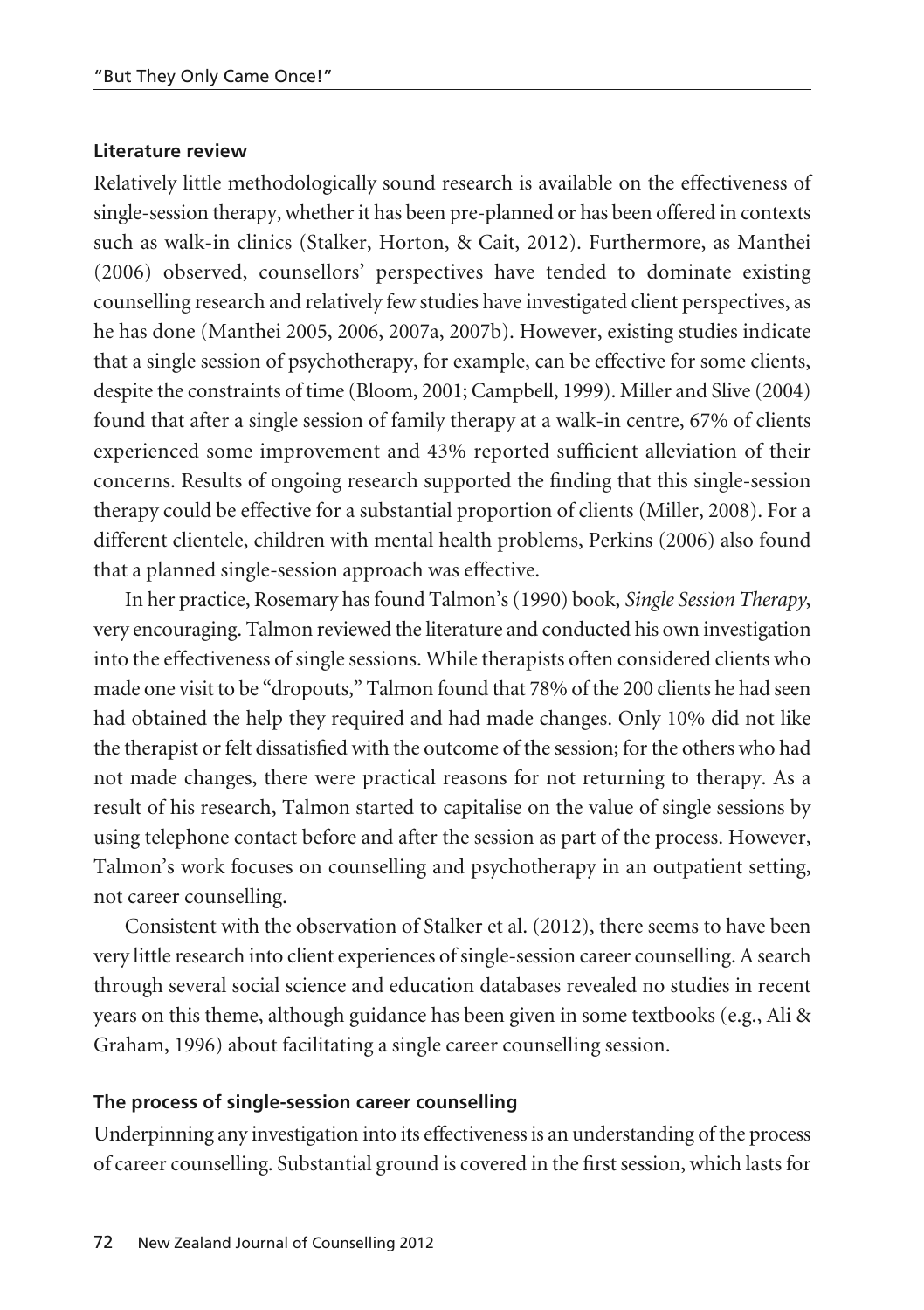an hour to an hour and a half. There may have been an initial telephone contact that has in effect set the process underway, but when a client enters the counselling room there is a lot to be done. Rosemary observes, "When I know a client can only afford one session, I am extremely focused. Since this is so often the case, it becomes my modus operandi. I approach the session with an open mind, without a preconceived idea of the outcome. At first I ask the client to identify why they are here and what they want to achieve by the end of the session. I may at this stage clarify to what extent their expectations and goal for the session are realistic, because an hour spent on something as personal as one's life, its successes and failures, its richness and deficits, is an unusual experience for many people. They may be unfamiliar with the counselling process and unaware of the ground it may cover, as well as the skills and strategies used by the counsellor; therefore, they may not know what they can expect. Next, I may ask them to take ten minutes to outline their background from school to the present. I then mentally use Margaret Merton's holistic model of the career wheel, $<sup>1</sup>$  scanning across</sup> what is going on in their lives now. I may draw this on a board and leave it in front of the client, and ask what parts of this are 'hot' for them at the moment. From these two initiatives will develop the 'where to from here', or the 'how from here.' It is frequently in the 'pool of absence' of certainty that direction comes."

A mental checklist guides the facilitation of the counselling process. This includes considering whether clients need to:

- tell their story and see their truth;
- set out their ideas and examine them logically, discovering whether they already have the information they need;
- be challenged around irrational ideas, such as "I'm too old," or "a job is for life";
- hear other people's stories of overcoming difficulties, or following a different path;
- receive confirmation that some aspects of their thinking and planning are effective and some aspects need more exploration;
- receive support and be affirmed in their process, through, for example, a grief, transition, or career-development model.

An initial assessment is usually undertaken in a single session, and some immediate problem-solving may be revealed. Careers information may also be provided. The client learns about the nature of career counselling and is told what could be covered in further sessions if more seem likely to be beneficial. Extra sessions might include information provision, vocational or personality testing, and homework tasks. The need for further counselling for specific concerns that have come up may also be discussed.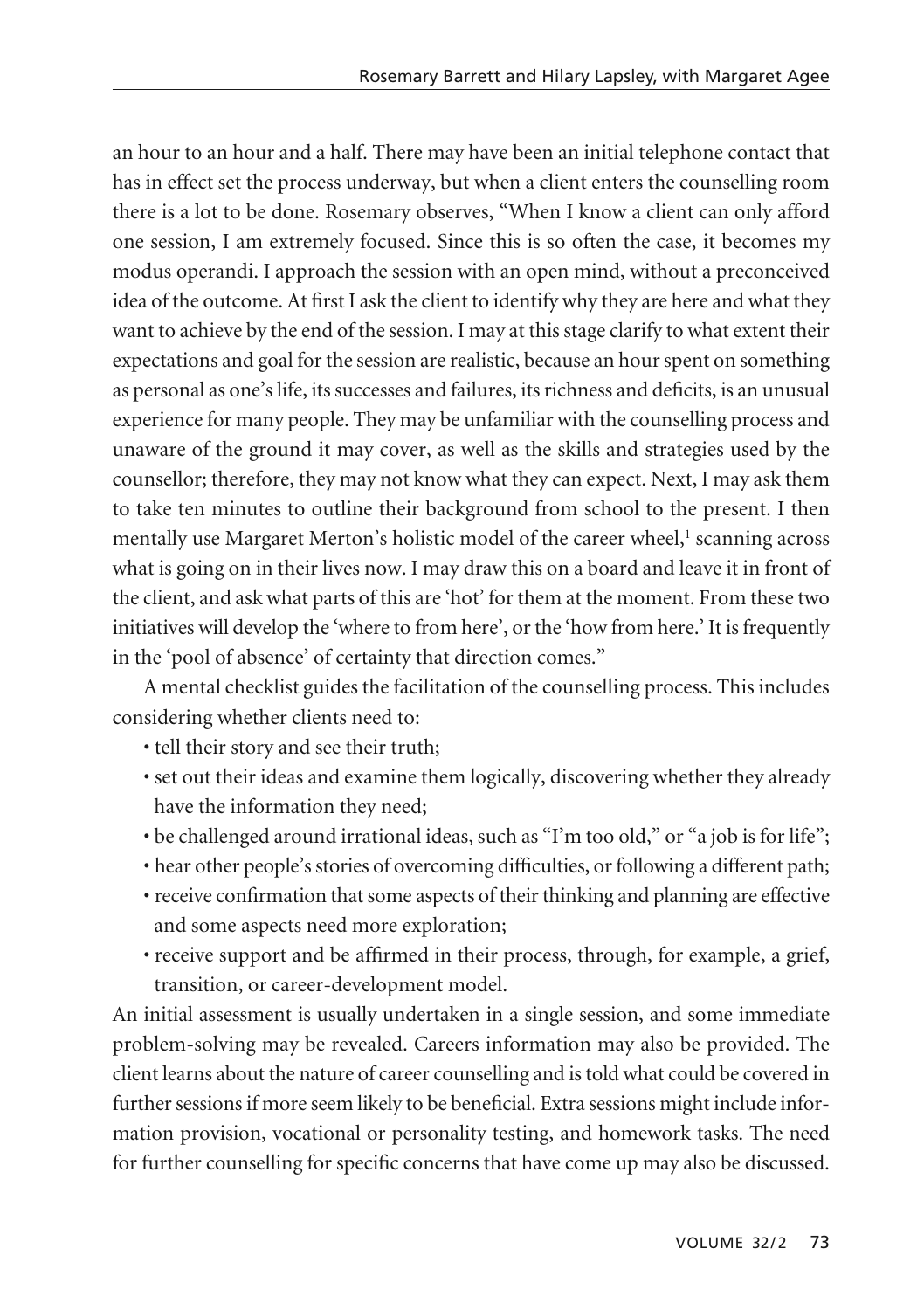Even after a single session, a report is occasionally provided, and Rosemary has found that older men (40s plus) in particular respond well to a written summary. The counselling itself may feel intense and unusual, so when some clients leave they may lose the thread of what happened even though it seemed enough at the time. Written summaries have also been provided for a disabled graduate who could only come once, and for a teenage boy who was very able but had left school. In the latter case the provision of the report was to provide reassurance of his worth and abilities.

#### **Other directions: Unexpected outcomes of career counselling**

Often a career counselling session has unexpected outcomes that may focus away from immediate career issues. For example, the mother of a polytechnic student was surprised when her daughter came home after her single session in order to negotiate refinancing the car her parents had helped her buy. Keeping up the payments was forcing her to work too many hours for her to study successfully. The young woman came to counselling concerned about career direction but realised she was overwhelmed by her financial commitments. In another example, after having saved up for her session, a single mother arrived too exhausted to make use of it. She was referred to a single mother support staff member who arranged a two-week holiday for her and her children. She returned a few months later a different person, to explore her career issues and take up study.

It is important here to emphasise the counselling element of the careers session, given that career counsellors argue that their practice is distinct from career consultancy or education. Counselling skills and processes help locate what has brought each person to career counselling and what that person's particular needs are (see, for example, Parkin & Plimmer, 2003). Words like "stuck" and "floundering" usually resonate with clients.

#### **Method**

The lack of research into single-session career counselling led Rosemary to develop a survey of single-session clients in her own practice, both to obtain specific client feedback to guide her practice and to ascertain whether single-session career counselling was worth recommending to inquirers and potential clients. Even though the study would be small in scale and descriptive, she hoped it might contribute to the research literature on career counselling. It might also provide some information and points of discussion for career counsellors as well as practitioners working in other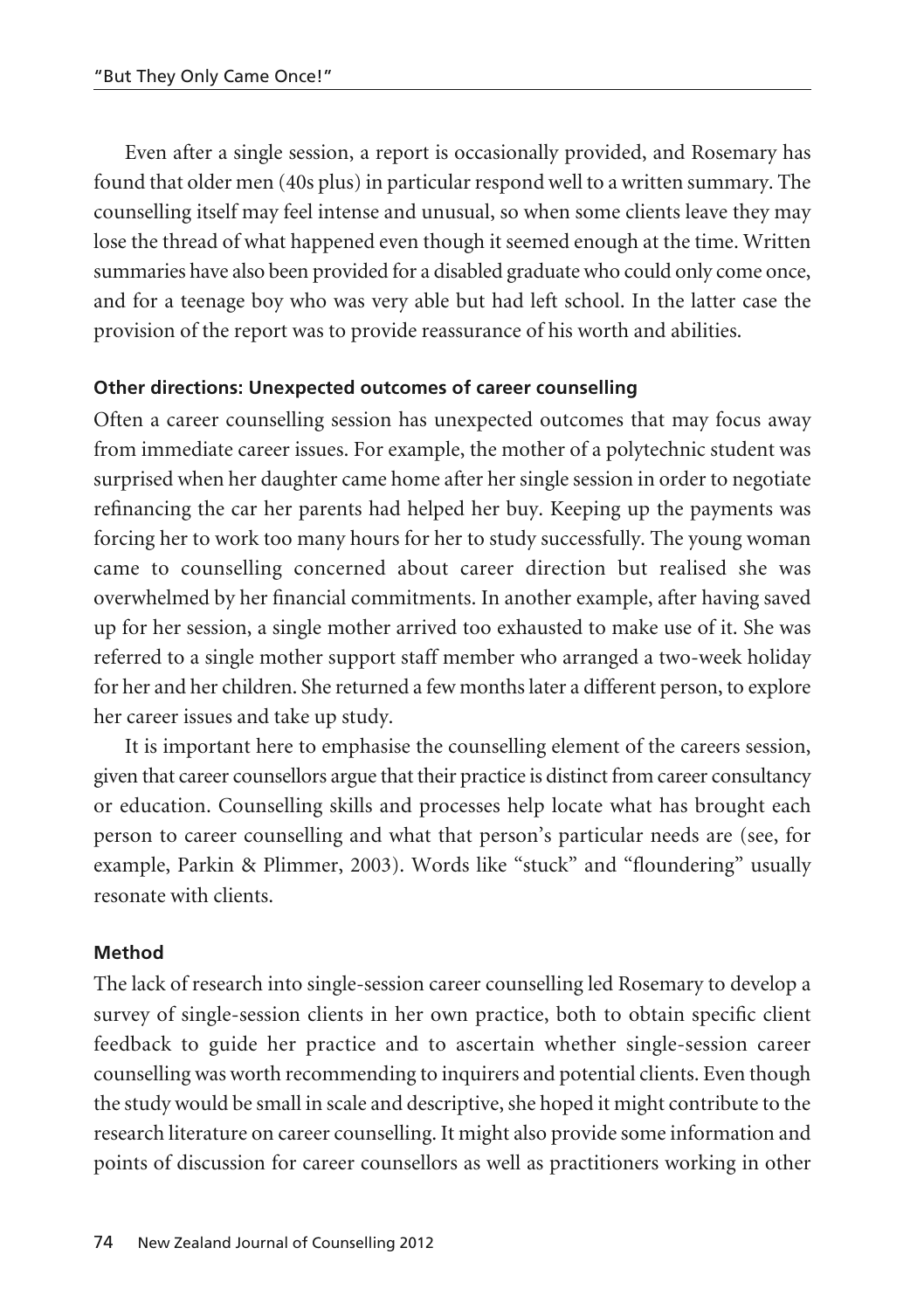settings in Aotearoa New Zealand. The second author, Hilary, as a research psychologist and a Careers Waikato Education Trust board member at the time, assisted with the project by advising during the development of the questionnaire, analysing the results, and co-authoring this article.

#### **Procedure**

Questionnaires were sent to former clients of the agency who were identified on client records as having received a single session of career counselling between three months and eighteen months prior to the distribution of the survey. The clients were all selfreferrals except for those referred by parents, mostly the under-20s. The two-page questionnaire included both open-ended and multiple-choice items, as well as some demographic questions. The purpose of the research was explained to the respondents, who were assured that their responses would remain confidential and that anonymity would be guaranteed in presenting the research results.

Sixty-two questionnaires were posted to former clients and after four weeks a reminder was sent to those who had not replied. One particular former client who had expressed dissatisfaction after the session was excluded from the survey since it would not have been tactful to recontact this person, but all others were invited to respond to the survey.

Ten questionnaires were returned as address unknown, and 27 replies were received, a return rate of 52%. Two clients declined to complete the form and it is not known what proportion of the other 23 non-returns were actually received by the addressee; it is possible many of these may have changed their location. The return rate is acceptable for a postal questionnaire, especially given that the address database came from records, rather than being current.

Eighty-nine percent of the respondents were female, and 11% were male. These former clients ranged in age from under 20 to over 50 and were evenly distributed across all age groups, with the exception of the over-50s, who were few. Eighty-five percent were Päkehä/European, and the other 15% identified as both Mäori and Päkehä. No clients were Pacific Islanders or Asian.

#### **Results**

## *Why they came*

Asked their reasons for coming to the agency, 63% of clients indicated that they had wanted to address issues of career choice, while 37% were focused on career change,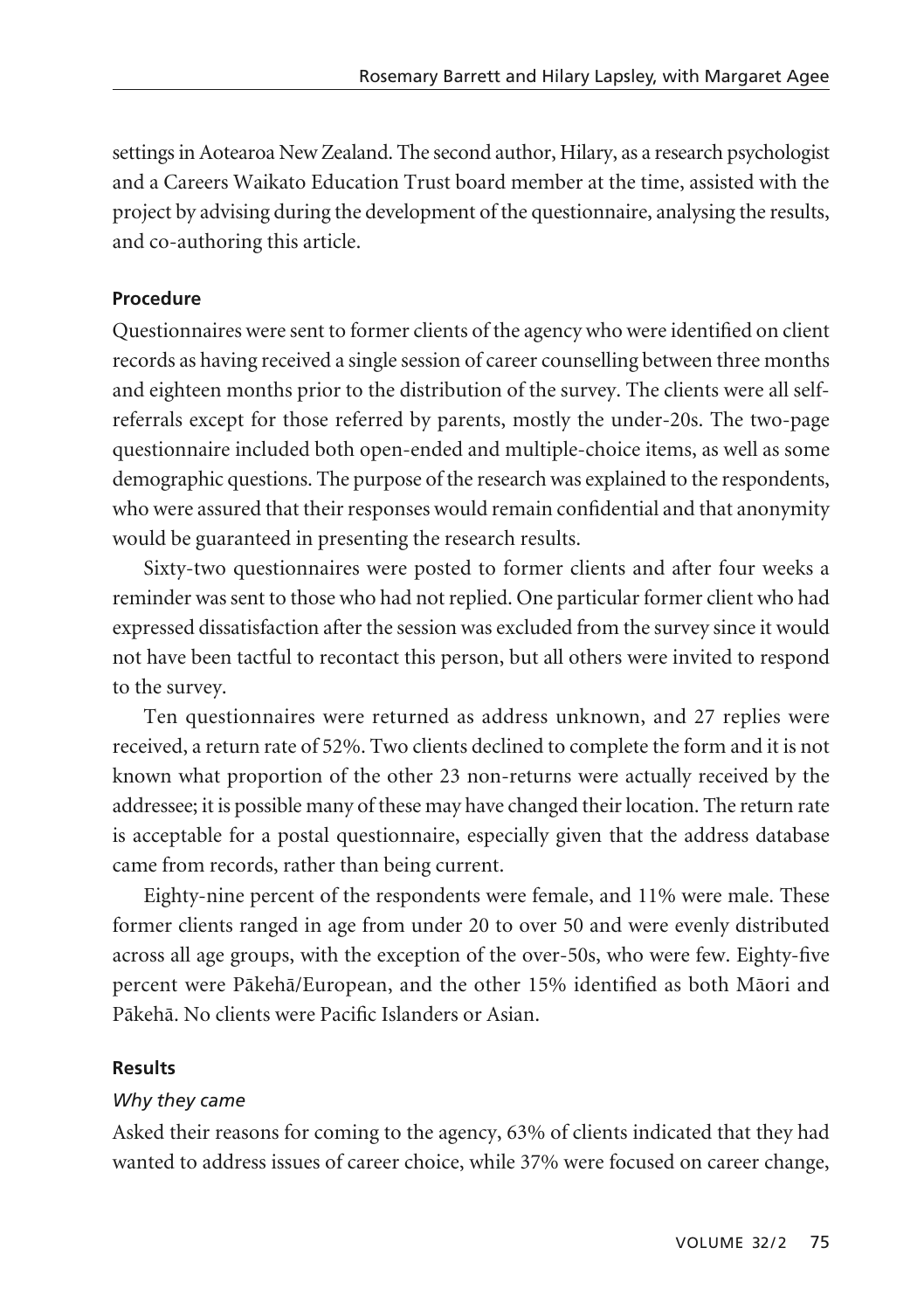and several indicated both reasons. Alternative reasons were being "bored, not going anywhere" at school, "dissatisfaction in current career without understanding why," and "loss of direction." One respondent said she was sent by a parent.

# *Helpfulness of the session*

All but one (97%) of the clients indicated that the session had been helpful. The one who did not answer in the affirmative wrote "sort of." Two modified their "yes" responses, one referring to clarifying "*some* things" and another writing "a little."

## *Useful aspects of the session*

In an open-ended question, clients were asked what was useful about the session. The replies were analysed into categories, many fitting into more than one.

## *The counselling process*

The most common reference (82%) was to some quality of the counselling process. Specifically, clients mentioned being able to identify their issues, talk through the issues, being affirmed in their own ideas, or getting good advice. Other responses mentioned increased confidence; "thinking about aspects of myself I wouldn't normally have thought of;" "redefined my choices as more positive;" and "looking at some personal issues." Three clients were satisfied that the counsellor had recognised that career counselling was inappropriate at the time, and all three subsequently took time out and reassessed their options.

# *Understanding career options*

The next most common type of usefulness was help with understanding career options (33%). Client responses included comments such as "helped me realise other career areas that I had not even thought about;" "finding out there were so many different things to do in life;" and "focusing my ideas and options." Twenty-six percent said that the session helped them with decision-making, often by giving them confidence and affirming their choices. For example, one client went on to start his own business, continued his trade work, and is looking for contract tutoring, i.e., he is developing a work portfolio.

## *Career strategies*

Twenty-two percent of clients said that the session gave them help with career strategies. Examples included affirmation of job-seeking skills, a decision to look for short-term work yet maintain long-term goals, the provision of useful books on career path changes, and good directions. One client, for example, had come back from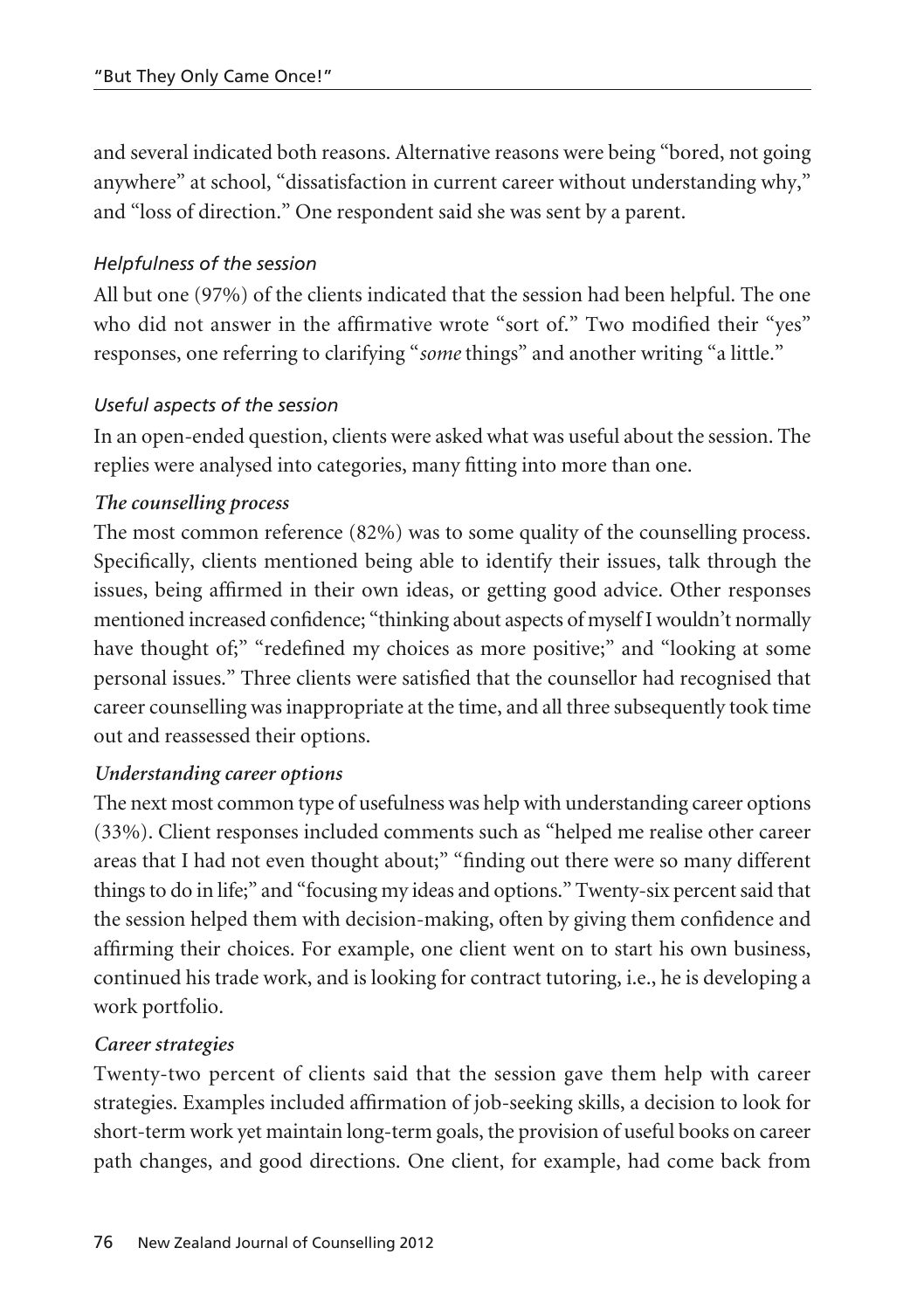overseas and was unable to find the work he had previously been doing in Hamilton. He found it useful that the counsellor was "telling me to get up and attack rather than waiting for something to come to me!" He kept looking until he found the employment he wanted.

# *Related matters regarding work and career to other aspects of life*

Fifteen percent of clients said that the session was useful in that it helped them relate work and career matters to other parts of their lives. One client who identified as suffering from burnout came to realise "I was not able to make a decision at the time and needed time out to reflect." Another realised that she needed to balance her life interests and not to expect satisfaction just from work.

# *Qualities of the counsellor*

The remaining categories included reference to qualities of the counsellor (15%). Comments included: "someone who understood me;" "someone skilled listening to me for over an hour:" "I was enabled to relax. I felt no pressure to make a decision and this actually made the decision easier;" "the feeling of being lost was alleviated;" and "I felt comfortable talking to Rosemary." At the end of the survey form, where respondents were invited to add comments, many more remarked that the personal qualities of the counsellor had been helpful.

# *Affirmation of the client's past experience*

This was also mentioned by some (11%), through comments such as "opened my eyes at what I can do" and "I was able to see what skills and experience I had gathered." Another realised that although her present career was unsuitable, she had not wasted time and could still benefit from building on that path.

Finally, one person referred to the theme of *planning over the life course*, saying that he recognised that there was time to develop different careers.

## *Client changes*

Clients were asked whether they had made short-term and/or long-term changes as a result of the session.

## *Short-term changes*

Fifty-nine percent had made short-term changes and their responses were categorised—with the most common responses listed first—into *initiatives*, such as applying for or enrolling in courses and job-search initiatives; *changes of direction*, such as going for a job rather than to university, choosing different university courses, and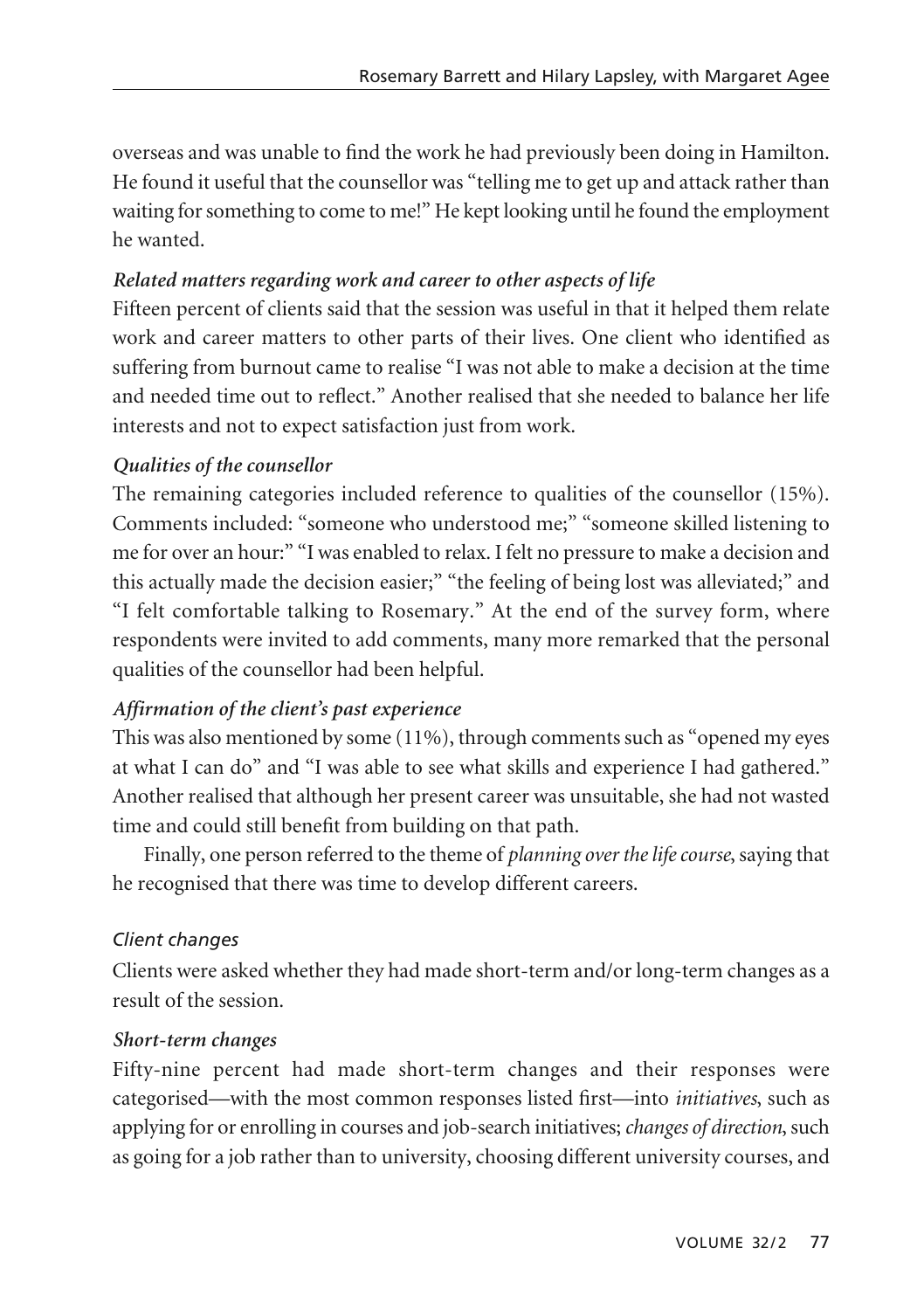starting a business; and *work on oneself*, such as having time out or seeking further counselling. One client referred to a changed *state of mind*: she "felt directed—happy."

#### *Long-term changes*

An even greater percentage of clients (67%) recognised long-term changes as a result of the session. Their responses were categorised as *education and training decisions*, such as moving cities to attend university, choosing a different career path by enrolling for different courses, and embarking on part-time study; *finding a new job*: one client had found "the perfect job" and another had kept looking until he had found what he wanted; *focusing on personal issues rather than career*, such as a client who decided she was ready to leave her job and go travelling, another who decided not to attend polytechnic next year, and one who made the decision to leave school teaching because of burnout; *changes in current work situation*: one client decided to change things at their present workplace and their career-change plans long term, while another set up his own business; and feeling that they now had *better coping skills*.

#### *Client perspectives on the one session*

Seventy-eight percent (21 clients) thought that they would have benefited from an extra session. The most common reasons were: to explore career interests (37%); examine career information (33%); explore values relating to work and career (26%); look at strategies in the workplace (19%), and explore the initial problem further (2%). Other reasons given included "to ensure I remain focused."

In contrast, 22% gave reasons for thinking that they had not needed another session, including: "not at the moment;" the session did not help as the person (who had been sent by her mother) already knew where she wanted to go; and "you gave me a push in the right direction."

The question "What deterred you from further sessions?" elicited a slightly different picture as 37% (10) said that there was no need, in contrast to the 22% who responded to the previous question by saying that they would not have benefited from another session. Other deterrents included cost (48%), and lack of time (22%). Two clients had received help elsewhere, though none expressed discomfort with the counselling process. Open-ended responses included "had to work through my own process to make decisions" and "I needed to take time to reassess the situation."

## *Client satisfaction with the session*

All but one of the clients, as noted earlier, said they had been helped by the session. A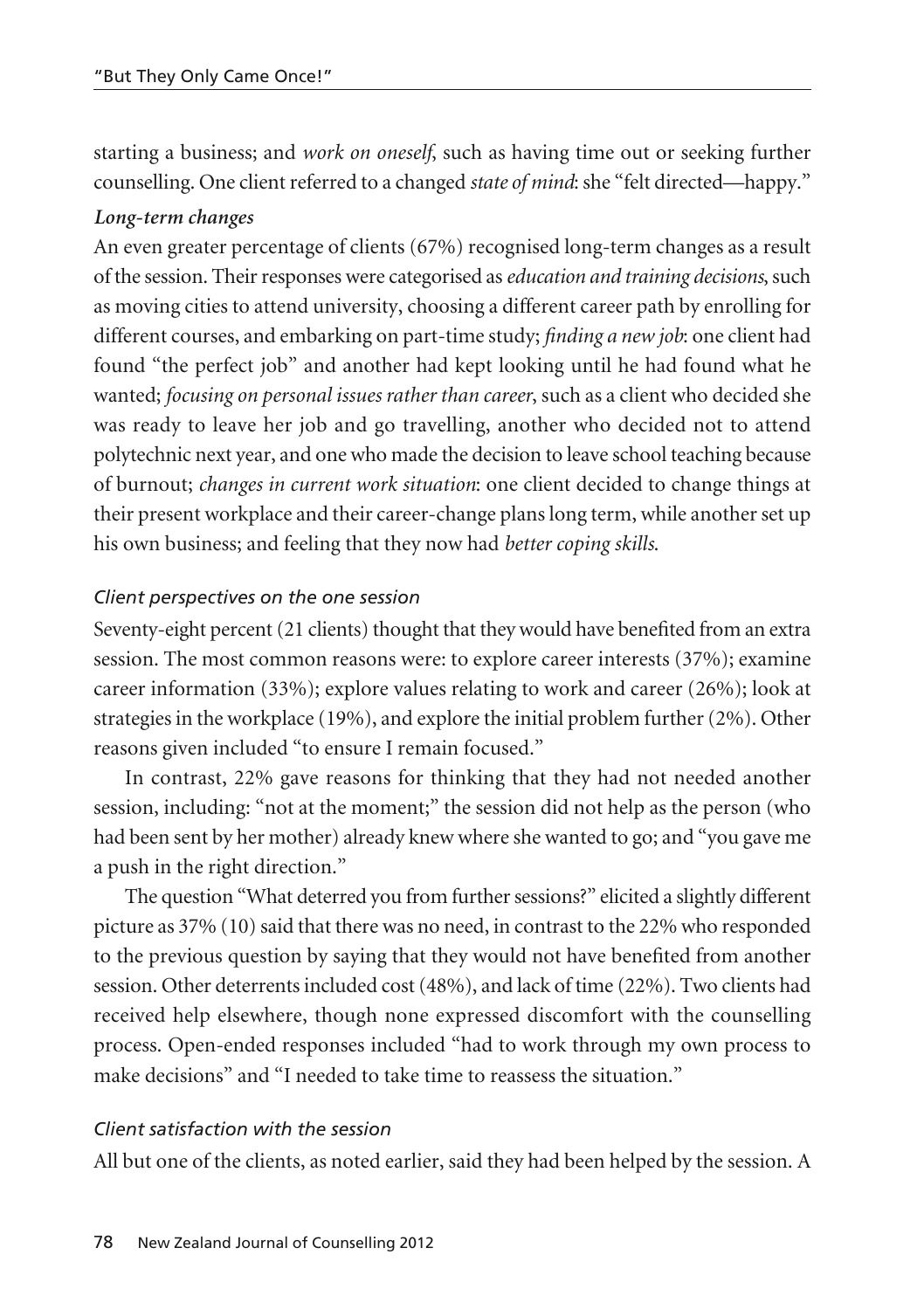further question, using a five-point scale, showed that 67% were satisfied with the help they had received (rating it as either 1 or 2); 30% of clients gave the session a 3; no one gave it a 4, and one person was very dissatisfied, giving the session a 5.

In correlating answers to this question with the earlier questions about changes made, it was found that the clients who rated the session highly were more likely to have made long- or short-term changes as a result of the session. Three-quarters of those who rated it positively had made short-term changes, compared with only a quarter of those who gave it a medium rating; results for long-term change were similar. More of those who rated the session highly would have liked a further session, but so would half of those who gave the session a medium rating.

#### **Case studies**

Since clients had named themselves on the survey form, Rosemary was able to examine their responses alongside information from her client records. As well, she could recall every session. Several selected examples (using pseudonyms) illustrate clients' experiences.

Jen, an 18-year-old, was still at school. She explained her reason for seeking counselling: "I wanted to know what I was doing still at school because [I was] bored not going anywhere." What did she find useful about the session? "I found I had a lot in common with you [Rosemary]. Listening to the way you were running your own farm and counselling and seemed happy. It gave me inspiration. Just the talking in general and finding out that there were so many different things to do in life." Jen got a job at a mortgage brokers where she is training and can go "up the ladder." She is very happy with her choice.

Tom, a 17-year-old seventh former, was studying English, Geography, Home Economics, Photography, and Art History. He was from a professional family and came voluntarily, after being encouraged by his mother, to discuss his choice of career. He loved taking photos, had been working in a photo laboratory and in a plant nursery, and was feeling stuck because he did not want to go to university. During the interview he realised he did not need to learn photography but did need to get a photo portfolio together and to learn about media production. On follow-up, he had found a job working for a skateboarding magazine and had been busy. He found the counselling session helpful in that "I could discuss my work actions with someone who understood me. It helped me to realise to look for short-term work but maintain my long-term ideas."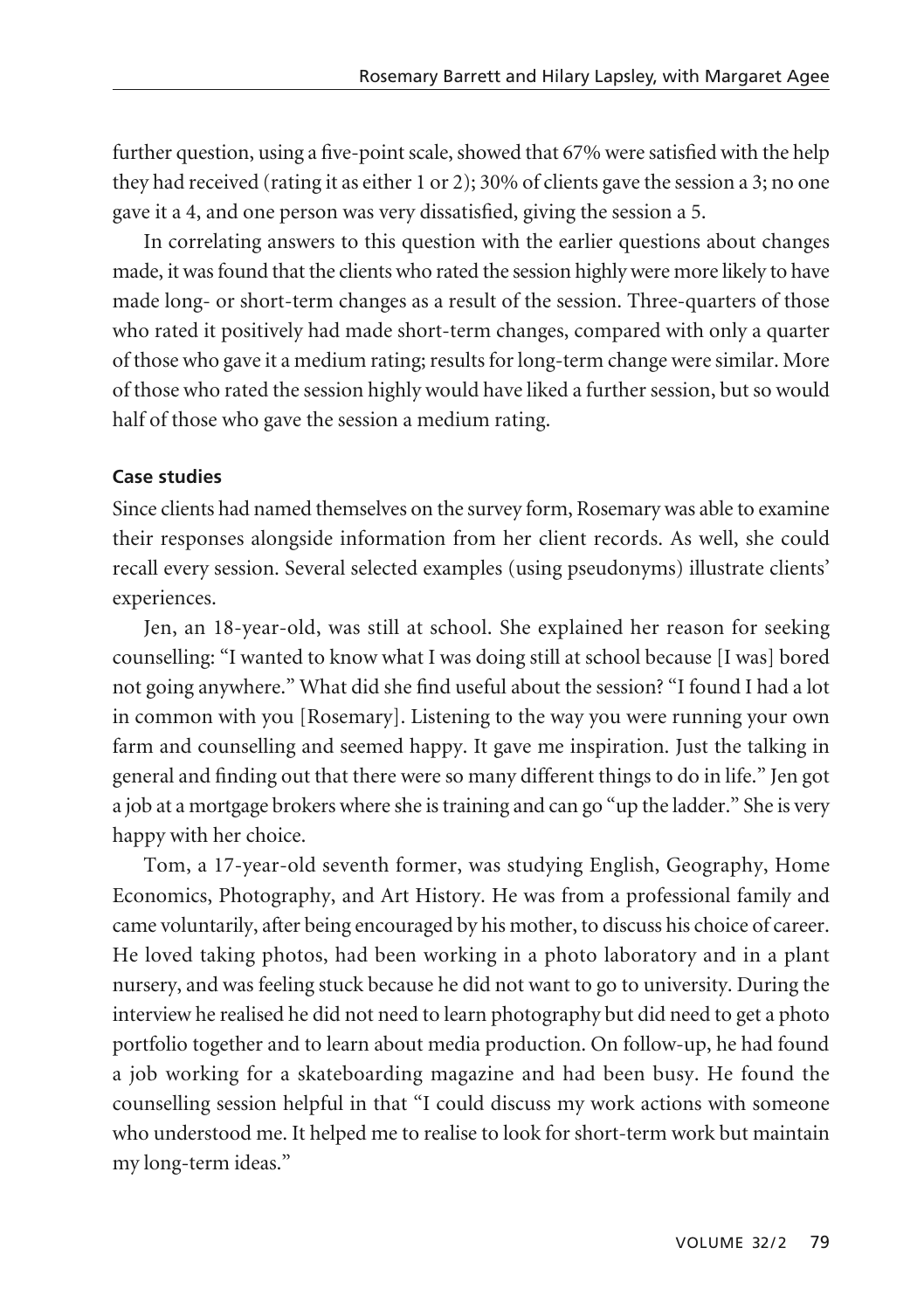Alex, a 50-year-old tradesman at the top of his profession, came to discuss career change. The session "gave reassurance and defined my choices down to a more positive way. Also good directions as to how to achieve my ideas." On the questionnaire he indicated that he had started his own business and was still carrying on in his trade, while seeking other professional work.

Mary, a solo parent with several children, living in a rural town, had a master's degree in science and was already involved in further university study. For her, the counselling session "reinforced the way my thinking had been developing prior to advice. It gave me a further list of books to read on career path changes. It emphasised the need for balance over all life interests: don't expect them all just from work." Although her response sounds positive, Mary may have benefited from a further session. She felt her own realisations were affirmed, but she really wanted something more. As a single parent, further sessions were not manageable at that time.

#### **Discussion**

The results of this small survey are consistent with other research into single-session counselling (Stalker et al., 2012) in clearly demonstrating that a single session of career counselling can have positive outcomes for the majority of clients. Most respondents could point to short- and long-term changes as a result. The single session can provide reassurance, clarification, and energising; it can enable clients to identify options, and can point toward new directions. For some, its importance lies in locating career issues in the context of the rest of their lives; for others it offers encouragement to continue and expand the work on their careers that they are already doing.

Most clients, especially those who identified changes that they had made as a result of the session, felt nevertheless that more than one session would have been beneficial. They were deterred for a number of reasons, the most common of which was the cost.

From Rosemary's perspective, those who needed further sessions were those who had never thought of themselves in terms of their transferable skills, values, or attributes. They may never have thought of their marketability, had not really considered becoming qualified, and therefore institutional learning may have seemed foreign. Practice experience indicates that for anyone going through life/work transitions, a series of counselling sessions may often be advisable. Career counselling can serve as a source of support and focus while they are experiencing the challenges of transition and working through barriers such as injury or diminished self-esteem.

What are the implications of this survey for practice? Firstly, it needs to be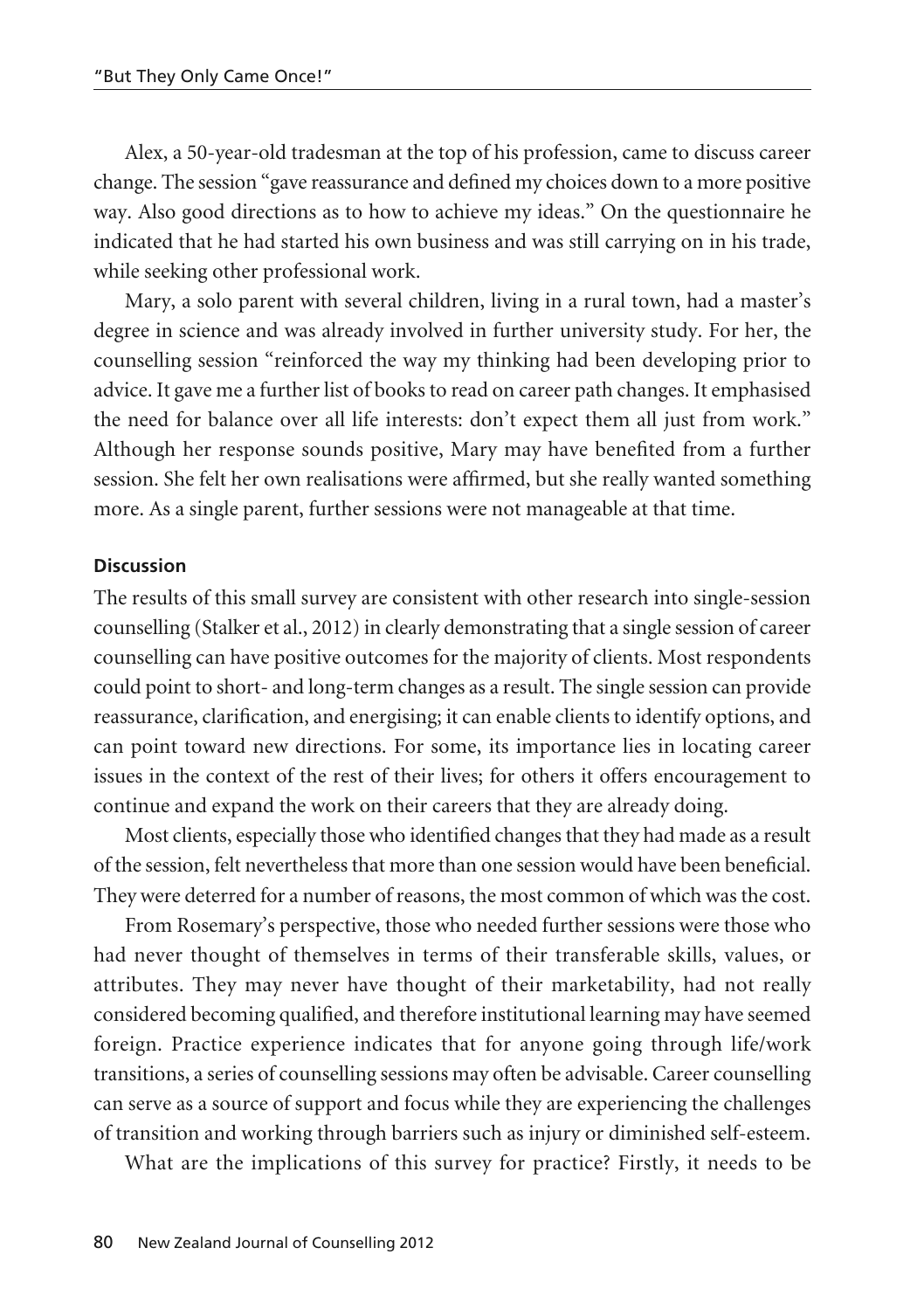recognised that a single session is likely to be the most common form of career counselling, and practitioners need to prepare for the session accordingly. Single sessions are often more successful than many counsellors may think. Whatever the practice setting, the fact that a client does not return for further sessions does not necessarily indicate that the first—and only—session was unhelpful; indeed, the reverse may be the case. Manthei's (2007a) research into the different perspectives of clients and counsellors cautions against making assumptions about clients' experiences and perceptions.

It is also important, however, that career counsellors encourage some of their clients to return for further sessions. As financial concerns are clearly a barrier, perhaps as a profession we need to consider what we might do—through exploring funding avenues, for example—to address some of the impediments blocking clients' access to additional counselling.

Finally, this small study illustrates the value of practice-based research, particularly in the context of private practice, and the dissemination of the results in the professional and academic arena. Echoing Manthei's (2004) call for counsellors to become involved in research, we hope that the report of this research project will encourage others to initiate the development of further research as well as debate, and ultimately contribute to the knowledge that informs effective practice. Research does involve an investment of time and money, and for Rosemary this study was both a personal sacrifice and a commitment to the clients who agreed to be part of the project. The second author, Hilary, played a vital part in assisting with the analysis of the data. Collaboration between practitioners and academics, or others with such skills, needs to be encouraged.

Each questionnaire represented a one-hour counselling session, and working with the information clients provided therefore had personal meaning for Rosemary. Receiving the feedback from clients was therefore scary, but also exciting and fulfilling. The information from the study has enhanced her work in facilitating the single session and has given her a more positive perspective of its value. Our hope is that this article will inform colleagues' perception of career counselling, and support the value of single sessions, as well as the value of training and employing credentialed practitioners. We also hope this study will encourage the development of further practice-based research not only in career counselling but in all practice contexts.